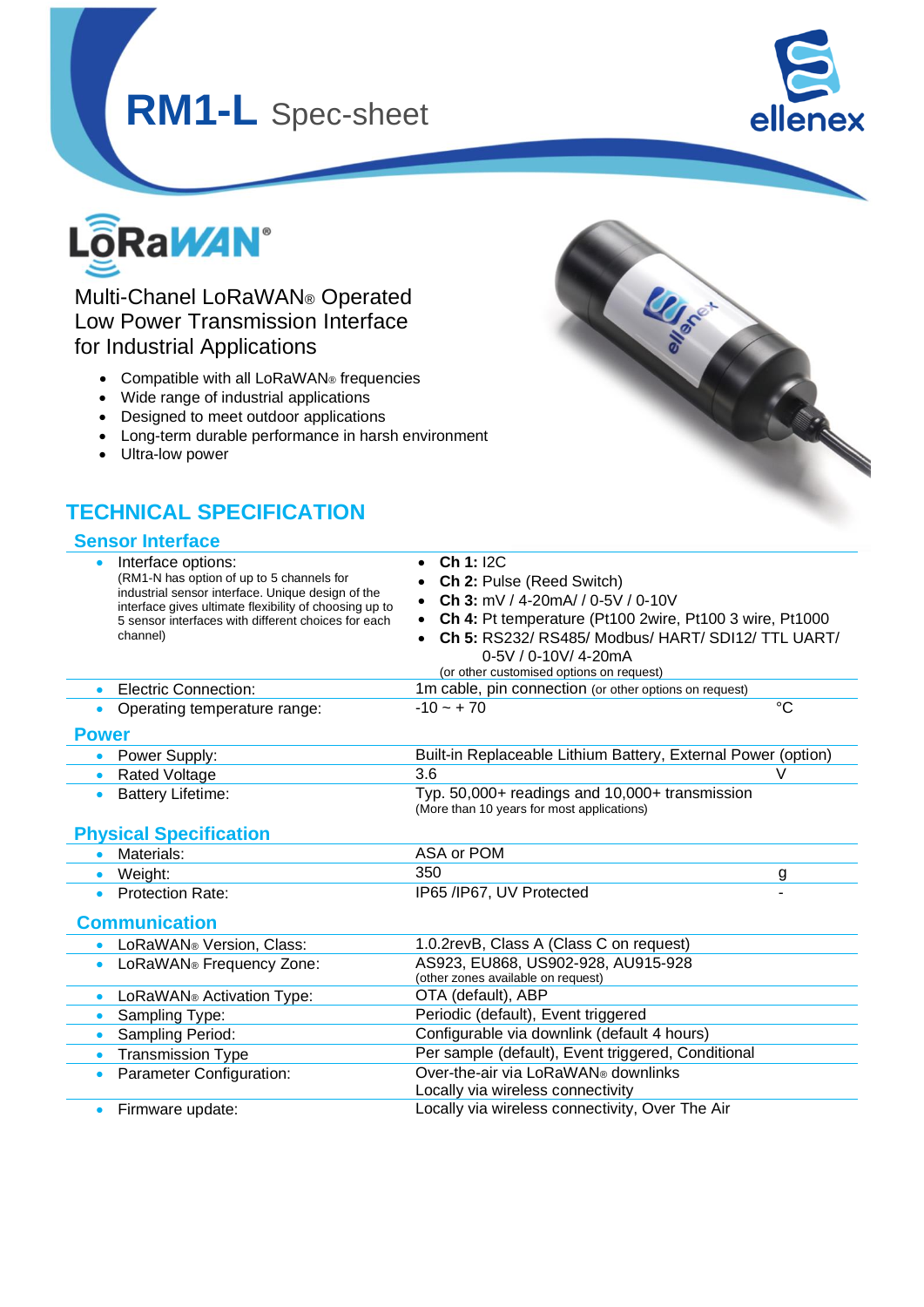

## **NETWORK CONNECTION AND VISUALISATION**

#### **Network Integration**

Integratable to all main networks (Actility, Alibaba, Cisco, Digita, Everynet, GeoWAN, Kerlink, kpn, Loriot, machine-Q, Objenious, Orange, Orbiwise, Proximus, Senet, Sens, Swisscom, TATA, The Things Network (TTN), TTI and any other network)

#### **Visualisation and Data Management**

Ellenex white label microservice platform and Integratable to all main IIoT platforms directly or through the API(AWS, Azure, PTC ThingWorx, Bosch IoT, Cisco Jasper & Kinetic, Sierra Numerex, MathWorks ThingSpeak, GE Digital Predix, LandisGyr, Siemens MindSphere, Cumulocity, myDevices, Ubidots, TagoIO, AllThingsTalk Maker, HPE IoT and any other major IoT platform).

#### **Ellenex Platform Main Features**

- Encrypted ultra-low power communication protocol
- Advanced device inventory
- Integration APIs for enterprise systems
- Multi-tenant role-based access control
- Data export and import
- White-label platform for enterprise runs on private account
- Variable alarm setting for high and low thresholds and multi-channel alerting
- Sampling and transmission interval configuration
- Transmission condition configuration
- Other configurations and customisation available on request

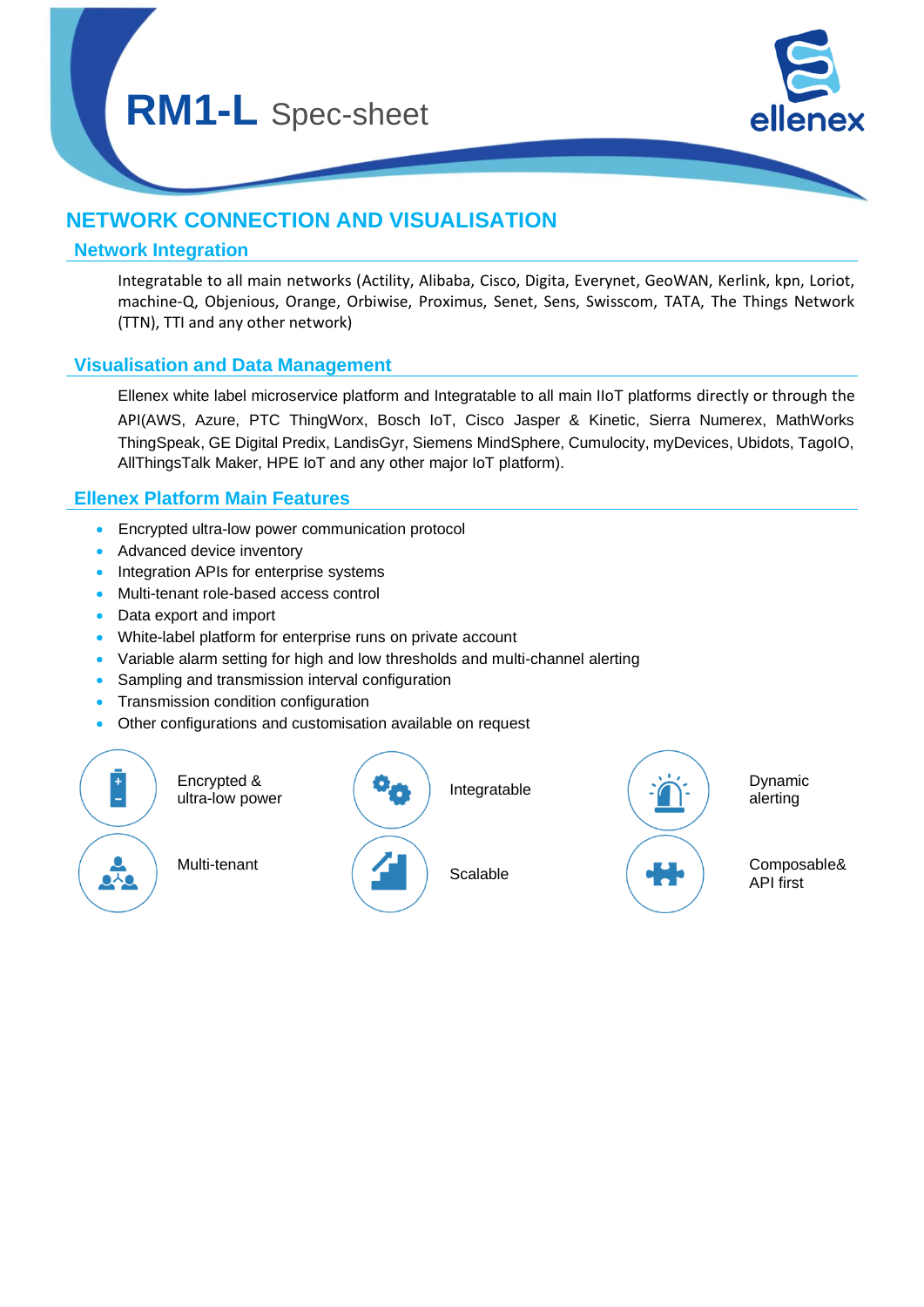## **RM1-L** Spec-sheet



## **MODEL GUIDE**



## **APPLICATIONS**

- Pump Performance Monitoring
- Water Pipeline Pressure Monitoring
- Pressurised System Monitoring
- Chiller and Cooling System Monitoring
- Hydraulic and Pneumatic Systems Monitoring
- Liquid Storage Level Monitoring
- Spraying System Monitoring
- Air Compressor Monitoring